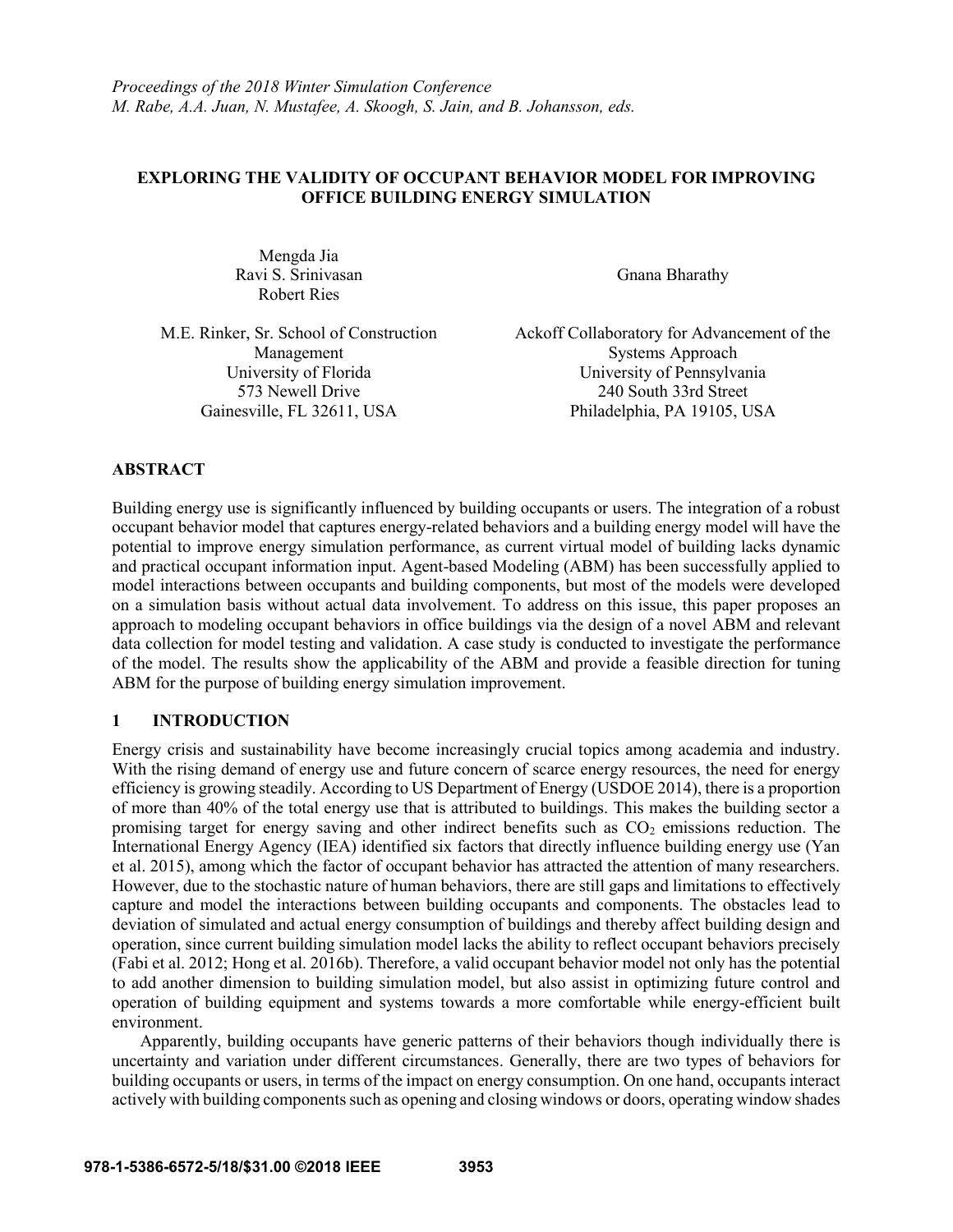or blinds, controlling thermostat, and using electronic products (Hong et al. 2016a). On the other hand, behaviors such as walking, sitting, reading, clothing adjustment, and any other subtle actions also indirectly cause energy fluctuation. Currently, researchers focused more on the first set of behaviors, since those are significantly related to building energy use in general, which are therefore referred as energy-related occupant behaviors. Energy-related behavior is defined by the IEA, Annex 53 as "observable actions of a person to adapt to ambient environmental conditions such as temperature, indoor air quality or sunlight" (IEA Annex 53). In addition, for different building types, occupants behave differently with respect to behavior drivers and internal needs of individuals. For example, in office buildings, people tend to adjust building components based on their physical comfort level, which is directly influenced by ambient environment. While in residential buildings, it might be more complicated owing to many other elements including time, economic concern, and personal habits, etc. Hence, the modeling methodologies differ with various concentrations. Yet, studies (Ahmadi-Karvigh et al. 2018; Kashif et al. 2013) have demonstrated the possibility to track behaviors or activities of people in residential buildings.

From the summary of the authors (Jia et al. 2017a), occupant behavior models can be developed using different methodologies according to particular research perspectives and purposes. These models can be further categorized into simulation-based and data-driven models. While different approaches have their own advantages, Agent-based Modeling (ABM), as one of the simulation-based approaches, is proved to be a useful and promising modeling method. ABM starts from the occupant's vision, and is able to predict behaviors at both the individual and group levels (Langevin et al. 2015). Plus, it could model all aspects of an agent that satisfy the modeler's interests, and has a high capability to integrate with building simulation models. However, most of the researchers that applied ABM for building occupant behavior modeling devoted effort on frame and rules development for the model, yet failed to involve any verification or validation steps. In other words, few researchers used real-world data to test the performance of the ABM beyond a pure simulation stage (Langevin et al. 2015; Putra et al. 2017). Moreover, there is no collective agreement on the modeling principles and algorithms of ABM for occupant behaviors in buildings, which still needs exploration for a more advanced system development.

Based on the facts above, this paper studies three specific energy-related behaviors in an office building, using the approach of ABM. The ABM is implemented with a unique human behavior modeling platform that is originally built for social science and system engineering (Bharathy and Silverman 2013). A previous study was conducted on the model development process for application in the built environment domain (Jia et al. 2017b). In this paper, relevant environmental data is collected using a smart sensor board and public weather station, in order to serve as the ABM inputs, and a paper-based survey is conducted to record actual occupant behaviors in the same rooms to compare with simulated outputs. The initial study results show a good fit of actual and simulated behavior outputs within certain built environment.

The rest of the paper is organized as follows: Section 2 introduces previous studies on occupant behavior modeling for building energy efficiency; Section 3 briefly describes the modeling rules and execution procedure of the ABM in this paper; Section 4 discusses the data collection approaches and scale, and presents ABM validation approach; Section 5 presents the validation results and provides a discussion on the uses and limitations of the ABM; and Section 6 summarizes and concludes the paper.

### **2 PREVIOUS STUDIES AND RESEARCH MOTIVATION**

As stated in the section before, building occupant behavior modeling is usually falling into two categories, namely simulation-based models and data-driven models. In the literature, more research lean on the datadriven approaches, which establish mathematical trend or relationship on the basis of collected data in the experiment. For example, Feng et al. (2016) distributed a large scale questionnaire survey to find the influencing factors for occupant behaviors such as operating window, air-conditioning, and lighting, etc. Then a quantitative relation model between air-conditioning behavior and triggers of environment and event was developed to define a particular behavioral pattern. Based on the energy consumption with different behavior patterns, the researchers presented five typical occupant types for the study objects. Another research used Markov Chain to forecast behaviors as time series data. Dong and Lam (2011) built a Hidden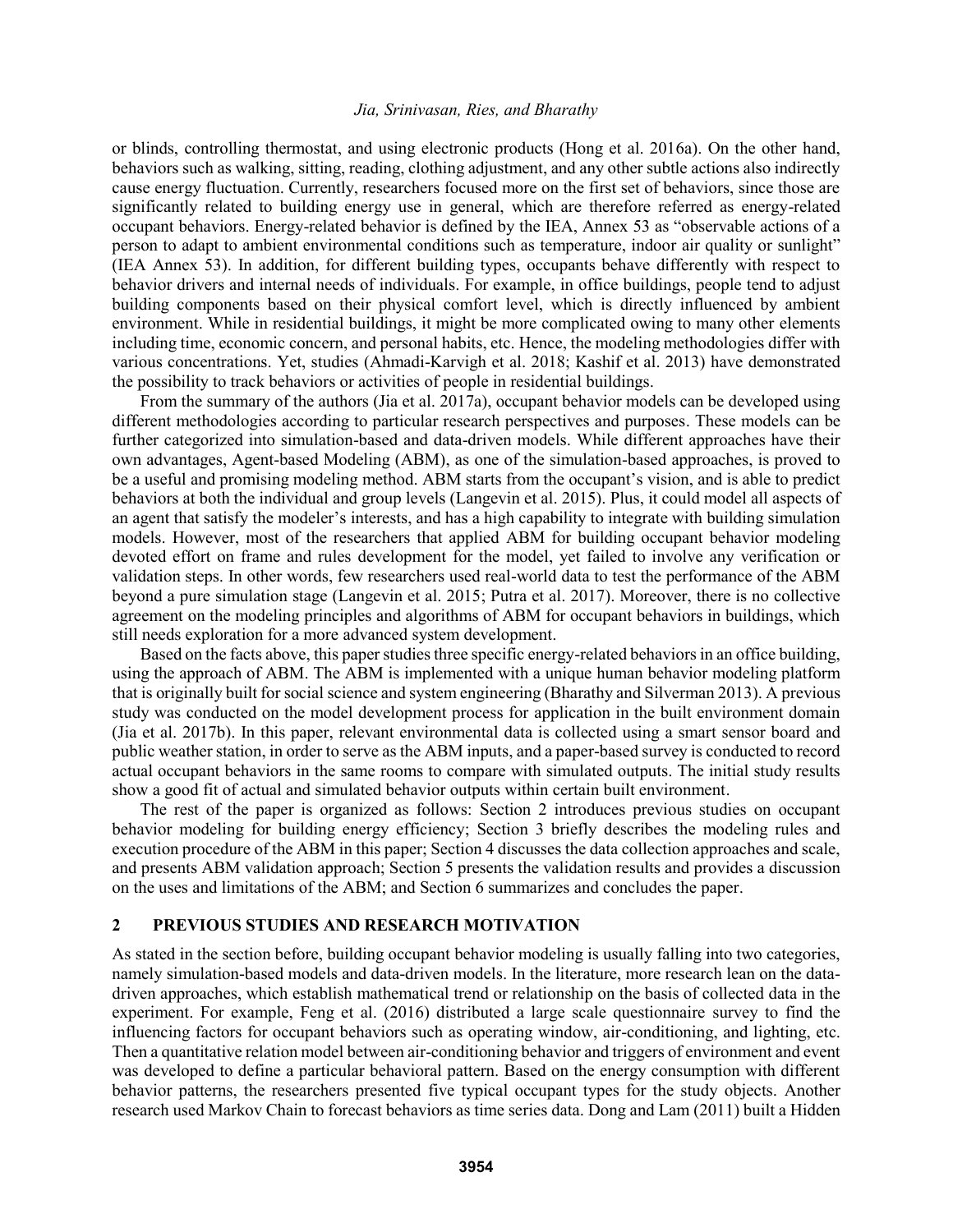Markov Model based on Gaussian Mixture Model to estimate occupancy status in an office room. But this method is more suitable for long-term occupancy modeling, which only addressed the occupied condition of one room. Additionally, some researchers monitored variables of energy use or environment parameters that associated with certain occupant behaviors. Zhao et al. (2014) measured power usage of common appliances in an office to learn the occupant "passive" behaviors. Several data mining algorithms were trained and tested to predict individual and group level appliance use schedules. Similarly, Yang et al. (2012) collected eight different indoor environmental parameters and associated them with ground truth data – occupancy count status. The data was then processed using a neural network algorithm to derive the mathematical relations between them. The two studies above only focused on occupancy schedules, which is less detailed than behaviors. One of the benefits of data-driven approaches is that it is not necessary to explore the causality of human and his/her behaviors. However, the models cannot be simply transplanted to other test beds without losing much of the statistical credence (Yan et al. 2015). Moreover, these modeling methods need a long-term data collection period and thus are not applicable to any future buildings.

Simulation-based models are often based on a virtual environment, which operate in a rule-dependent mode. Agent-based Modeling is one of the most popular methods in this category. In the research of (Kashif et al. 2013), the researchers proposed a causal model of occupant behaviors in home buildings with Brahms modeling language. Usual time and environmental factors were the main triggers of behaviors. The model also considered the communication between two inhabitants, while coupling the behavior simulator with a physical simulator that provided simulated environmental data. Azar and Menassa (2011) used ABM to simulate interactions between agents instead of building systems, and achieved a 25% difference in the final predicted energy consumption. Three occupant classes were defined in terms of energy-consuming rate, and it was assumed that during the simulation process, energy conservation event would happen at certain time period, so that high energy consumers were turning into low energy consumers gradually. Therefore at the end of the simulation, the case study building lowered down its power use in a 3-year cycle. The two studies modeled occupant behaviors in different building types with different perspectives, however, they both failed to validate the models. As a result, it is not convincing enough that people would react the same way as they were assumed, which makes the ABM less practical for further application. The study by Langevin et al. (2015) is a rare case that tested the ABM with actual data. The researchers presented a model through the theoretical framework of Perceptual Control Theory (PCT), and treated thermal sensation as the perception under control. The proposed model generated comparable results to the field measurements for both individual and aggregate predictions. However, the model only considered behavior options relevant to thermal comfort, and validated selected part of the modeling behaviors merely.

In the authors' previous research, a novel ABM was developed to simulate interactions between an occupant and building components (Jia et al. 2017b). That work demonstrated that the occupant performs differently with the change to the ambient environment. Following our previous work, this paper scientifically tests the performance of the occupant behavior model by conducting relevant data collection and validation study. To better illustrate the validation work as a whole, a brief introduction of the ABM is provided in the next section.

# **3 AGENT-BASED MODEL OF BUILDING OCCUPANT BEHAVIOR**

#### **3.1 Model Units**

The development of the occupant behavior model complies with the critical elements of a typical ABM. First, as shown in Figure 1, the agent refers to building occupant. For this agent, the two major drivers are the agent's (occupant's) physical perceptions and cognition awareness. Besides, the agent is equipped with miscellaneous characteristics such as emotion, stress, and physiology conditions which also contribute to the decision-making process of the agent, but these are not the emphasis of the research context and purpose of this paper. Second, the simulation environment represents an actual educational building. The agent, in a single-occupied office in this educational building, has control access to window, door, and window blinds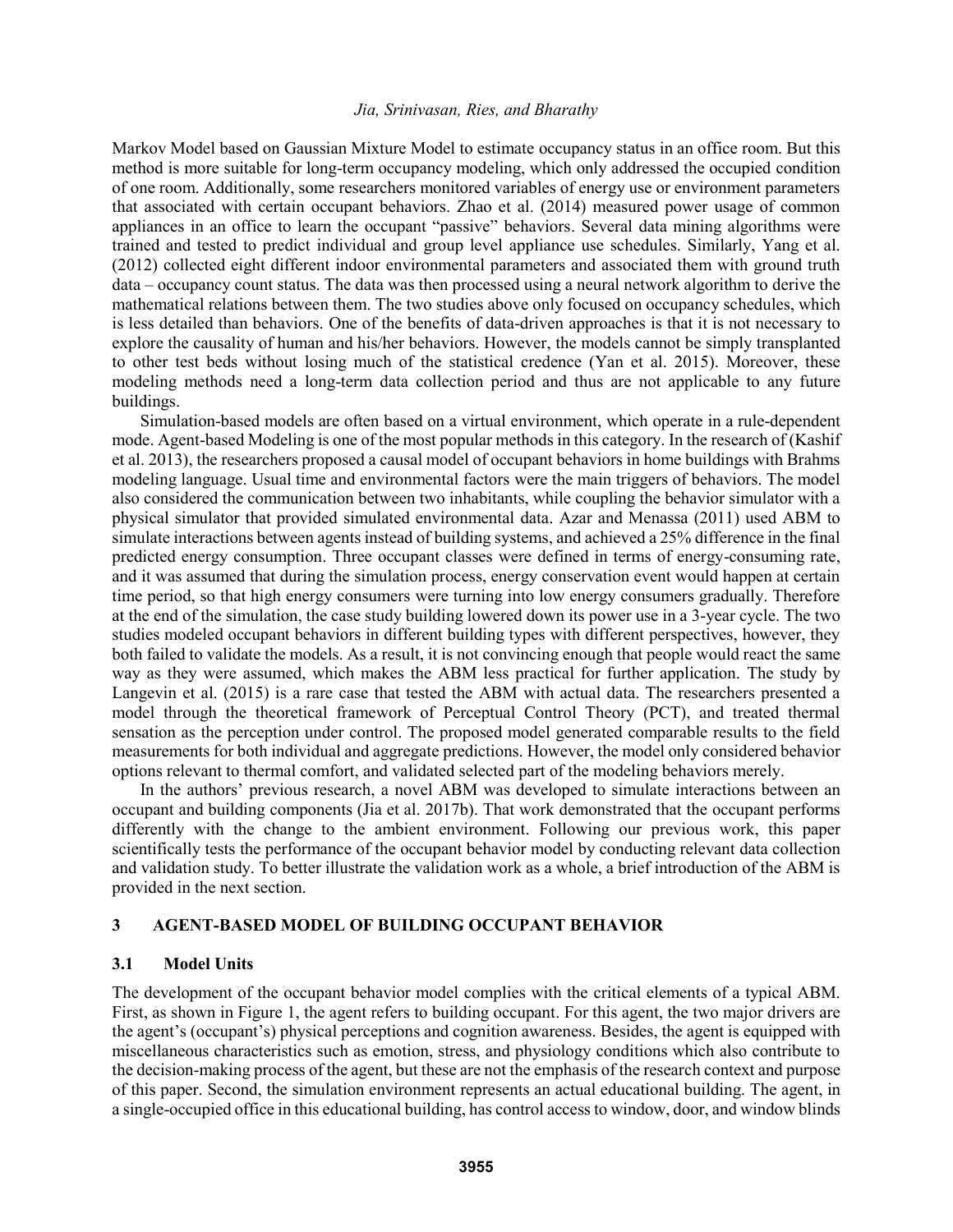at will. Unlike models from other researchers, the behavior options excluded some common objects such as heater, lighting, or air-conditioning control, as in reality, the occupant does not possess a heater, lighting is automatically operated, and air-conditioning is controlled via central unit. Third, the fundamental rules that govern how agent interacts with the building components are mainly associated with indoor/outdoor environment. It is assumed that ambient environment is the major stimulus that affects individual's comfort level and hence his/her behavior decisions. Although other factors such as time, event, or room size and orientation might interfere the agent's activity decisions, they are not involved in the model at the current research stage. However, the feasibility of this setting was proved by other researchers (Hong et al. 2016a; Gaetani et al. 2016).



Figure 1: Projection of ABM structure to the context of built environment.

This research adopted a platform for complex human behavior modeling named PMFserv. In the modeling platform, there are five units that must be modeled. The creation of an agent, and his/her mental awareness are the inherent units. However, though the settings of the agents' attached features (e.g. gender, age) could be modified, this paper will not expand on the details (refer to Jia et al. (2018) for more information). Instead, the two distinguished units are highlighted in this section.

First, the "object" module which the agent can directly perceive is created. As stated before, "Built Environment" is the only item in this case. Under this item, all the related environmental parameters as well as building components status are included. For environmental parameters, temperature and humidity, indoor CO<sup>2</sup> concentration and illumination levels are the main ingredients. Supporting parameters (ranges) such as maximum and minimum indoor comfort temperature, comfortable indoor illumination ranges, etc., are also included as inputs for model flexibility. Physical status of window, door, and window blinds are represented as Boolean variables (i.e., true or false) and initialized prior to simulation. All of the above discussed are model inputs for the ABM. The second model unit relates to the agent perceptions. The model considers three primary perceptual types, namely thermal comfort, visual comfort, and indoor air quality comfort, with each linked to the corresponding parameters in the "Built Environment" object. Besides, custom rules are programmed for the activation of any perceptions of agent, whenever the values of environmental parameters are updated in every time-step. So far, the triggering mechanism i.e., opening or closing of door, window, and window blind, is set according to environmental thresholds and component state. For example, if the current situation is "window closed" and the CO<sub>2</sub> level is higher than a percentage of the maximum comfort level, the perception of "window\_close\_fresh\_air\_needed" is activated.

### **3.2 Model Execution Procedure**

At each time step, the model outputs one behavior as decided by the agent based on environmental parameters and physical status of building components. The agent is attached with personal goals (represented by "value"), and makes decisions based on the Utility which is a function of values and contexts. Under the virtual conditions (indicated by parameters input), the agent perceives the state of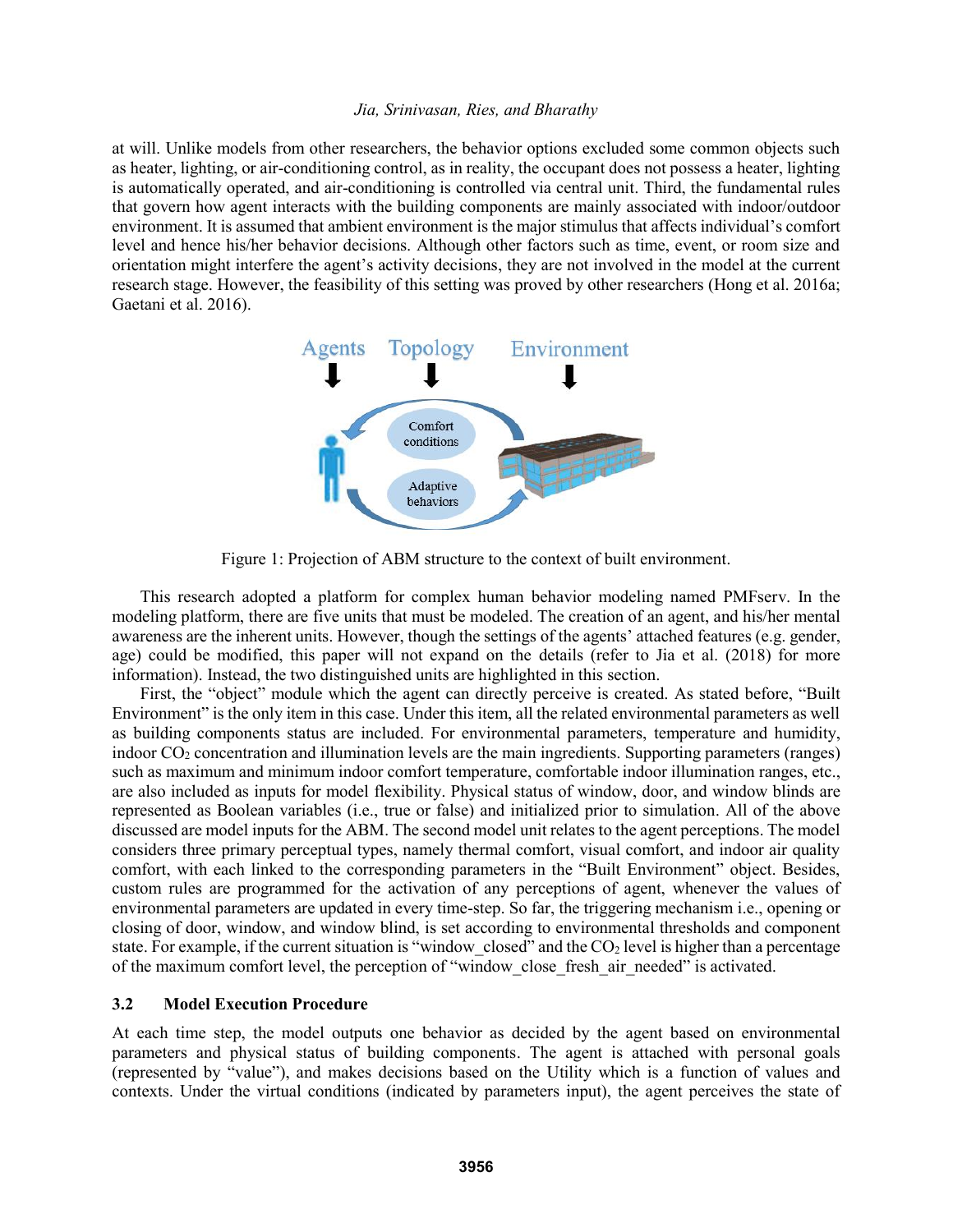his/her surrounded environment (contexts) and may possibly have more than one perceptions being triggered. Meanwhile, the agents evaluates the perceptions and its affordances (namely behavior options) and appraises the weighted importance values of each option. The option of the highest Utility will be generated as the decision of behavior at this step. As an application to the built environment domain, the most significant module is the "contexts". In Figure 2, the logical sequence of model execution with respect to impact of physical environment is depicted, which is the core of the ABM.



Figure 2: Model execution logic on the perception unit perspective.

The ABM executes simulation in this order: at the start of the simulation, all the values in the "Built Environment" object are initialized. Then, the model runs to output the behavior which the agent gives priority based on the Utility. If no perception is triggered, the agent will stay without making any physical status change to window, door, and window blind, i.e., with no output at this time step. If there is an output of behavior to a building component, the status of this component will be updated automatically in the corresponding parameter of the "Built Environment" object. Following this procedure, at the beginning of each time step, the values of environmental parameters are updated with measured data, and the model repeats the calculation process above until the simulation ends. A list of behavior outcomes can be exported in a Microsoft Excel™ file, which can be translated into any format that is used for simulation integration or validation study.

# **4 MODEL TESTING AND VALIDATION METHOD**

With the development of the ABM, it is important to test whether the model generates reasonable and acceptable results, in contrast to the reality. The idea of the validation work is to construct a virtual environment that mimics the actual environmental conditions in the test room, and compare the simulated output with recorded behavior information at the same condition on a time step basis.

## **4.1 Data Collection Approaches and Scale**

Two types of data are collected in this research: environmental measurements and behavior record. For indoor environmental data, a smart sensor board was customized and placed near the occupant in the testing room. The sensor board mainly comprises a micro-computer board with plug-in interface, and three separate raw sensors that measures temperature, humidity, illumination, and concentration of CO<sub>2</sub>. A program was written to configure the assembling device, and read the values of four indoor environmental parameters to a Comma Separated Value (CSV) file every five minutes with time stamp information. The data was stored in a Micro-SD card which is inserted to the smart board. Another program was running at the same time to upload the data file to an online storage drive every two hours via Wi-Fi connection. As the ABM requires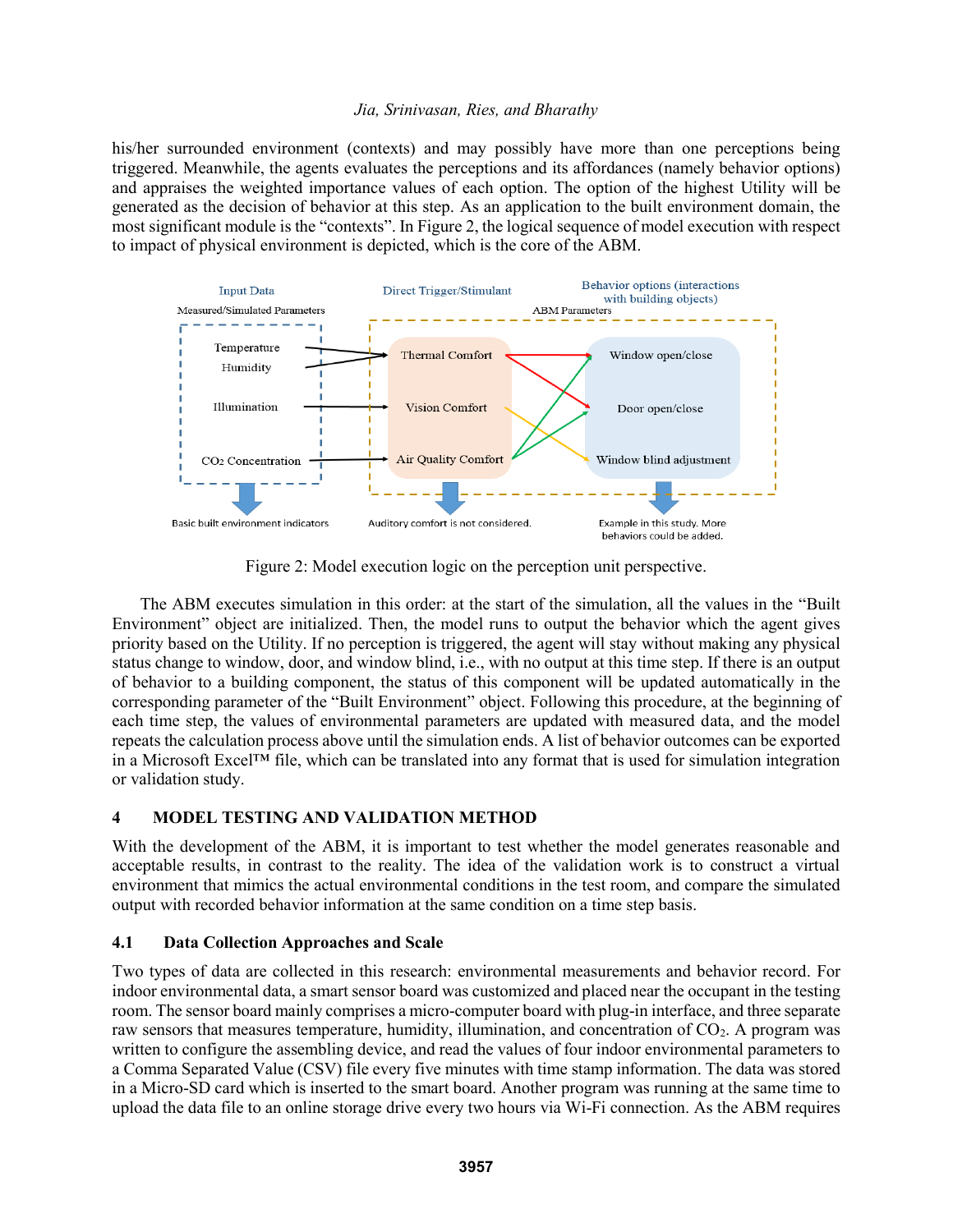outdoor temperature and humidity data, actual outdoor data is obtained from a public weather report website (Weather Underground) which provides hourly weather data.

For this study, the test building selected is a typical educational building situated in the University of Florida campus, State of Florida, USA. The three-story building has multi-functioning rooms at all levels. Most of the faculty offices are located on the third floor, which are all single occupancy rooms. All the rooms are serviced with Heating, Ventilation, and Air Conditioning (HVAC) system that are centrally controlled. For the research scale of this paper, a corridor of offices oriented to the west satisfied the requirement as the data collection sample rooms. To avoid skewness of the sampling data, five faculty offices were further selected randomly with occupants in different genders and age ranges. Five sets of sensor boards and survey sheets were assigned to the rooms, with overlapped data collection time period. Figure 3 shows the third floor plan of the test bed building and selected rooms for data collection.

For occupant behavior information, a paper-based survey sheet was designed and distributed to the experiment occupants. The survey sheet which was approved by the University's Internal Review Board (IRB) includes consecutive 15-minute time intervals from 8:00 AM to 5:00 PM each day at each row, and the open/close status for window, door, and blinds respectively at each column. The occupants, University faculty, were asked to complete the survey sheet manually with date information if they stay in the room for a long duration i.e., more than 15 minutes. Additionally, they only need to make an "x" mark at the correct box whenever he/she conducts a behavior at a certain time. In one of the test rooms, a commercially available sensor system consisting of a hub and two magnetic sensors was installed. This system logged window and door status. The device was used for random check of survey sheet record and other research objectives that are out of this paper's scope.



Figure 3: Zones and rooms on the third floor of the case study building (red color indicates the data collection rooms, the selected room at the corner is for result presentation).

The data was collected in the Spring season where the day/night temperature and humidity variations are obvious. The data collection process lasted for two to four weeks depending on the availability of occupants. Considering the average duration which the occupants stayed in the offices, there are approximately 25 to 35 time steps of behavior records per person each day.

#### **4.2 Data Preprocessing**

Because the ABM outputs and survey results have different format, data transformation strategies were first applied to the raw datasets. In this study, two states of building component were defined: open and close. As a result, the original data was reflected as Boolean values of true (open) and false (close). For comparison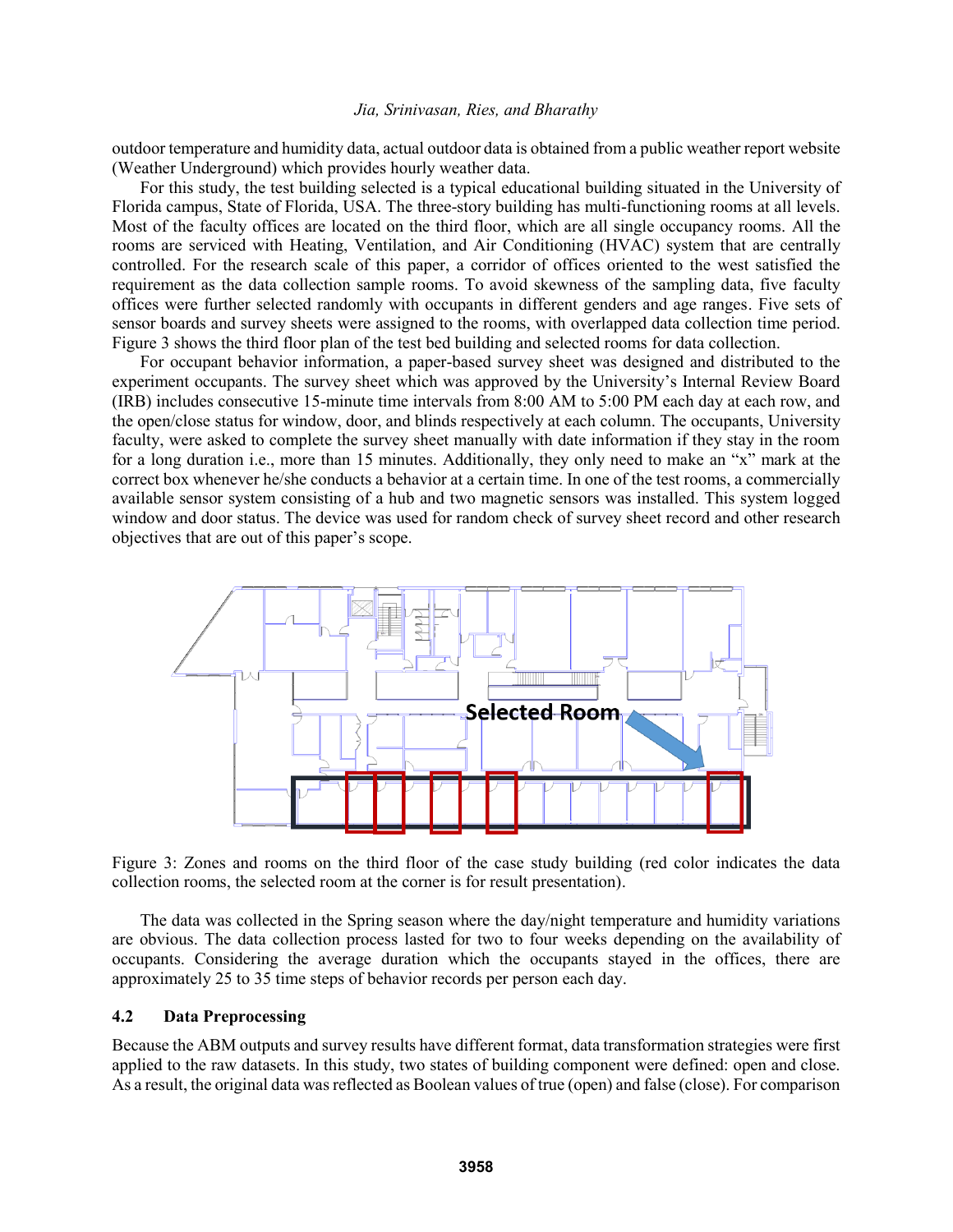purpose, the information was then transformed to numerical values, where true (open) corresponds to "1", and false (close) corresponds to "0".

Since the raw survey results included check marks penned by occupants, these results were simply transformed in the same format of the survey sheet, with time intervals listed in rows, and the status of window, door, and blinds in columns. The only difference is that the status information became "1" or "0" instead of the text of open or close.

To conform to the processed survey results, the ABM results were aggregated to a vector form. For instance, a sample output of ABM is shown in Table 1. With the initial status of the three components set to "close", after step 1, the transformed data format became [0, 0, 1], which stands for window close, door close, and window blinds open. Following this strategy, after each step, a vector was obtained. Also, at each step, the inputs of the ABM were extracted from the sensor data, and with time information in the datasets, the environmental data at the same time interval with survey results were used to generate the simulated output in order to have a one-to-one mapping for further analysis.

| Target        | Action |  |
|---------------|--------|--|
| <b>Blinds</b> | Open   |  |
| <b>Blinds</b> | Close  |  |
| Window        | Open   |  |
| Window        | Open   |  |
| Window        | Close  |  |
| Door          | Open   |  |

Table 1: Example of raw outputs for one agent in the ABM (only showing 5 time steps).

### **4.3 Testing Metrics**

To evaluate the ABM simulation performance, several standard metrics were computed for operations on window, door, and window blinds separately. These includes:

- 1. Sensitivity or true positive rate =  $TP/(TP + FN)$ ;
- 2. Specificity or true negative rate =  $TN/(TN + FP)$ ;
- 3. False positive rate =  $1 -$ Specificity = FP/(TN + FP);
- 4. Accuracy =  $(TP + TN)/(TP + FP + FN + TN)$ .

Among these parameters, each outcome of building component is classified as: a true positive sample (TP), a false positive sample (FP), a true negative sample (TN), or a false negative sample (FN). For each occupant, there are around 500 time steps in total, considering the involved number of days and average time steps for each day.

### **5 RESULTS AND DISCUSSION**

In this paper, only one occupant out of the experiment targets was selected for result presentation. As shown in Figure 3, the room at the corner of the corridor is the representative room, as the occupant of this room has a relatively consistent and stayed for a long time in the office.

In Figure 4, the simulation result and actual record of behavior for window blinds operation of a random day are shown, as well as the sole influencing environmental factor fluctuation, namely indoor illumination. The results indicate that the initial status of blinds is open at the beginning of the day for the occupant, and during the most portion of the day, the lighting intensity is either satisfied with the occupant's visual comfort level, or slightly lower than that. Therefore, the occupant kept the blinds open for the most time of the day. Towards the end of the day when the occupant resided in the office, the illumination level increased significantly, due to the outside sunlight from the west in the afternoon. The illumination level exceeded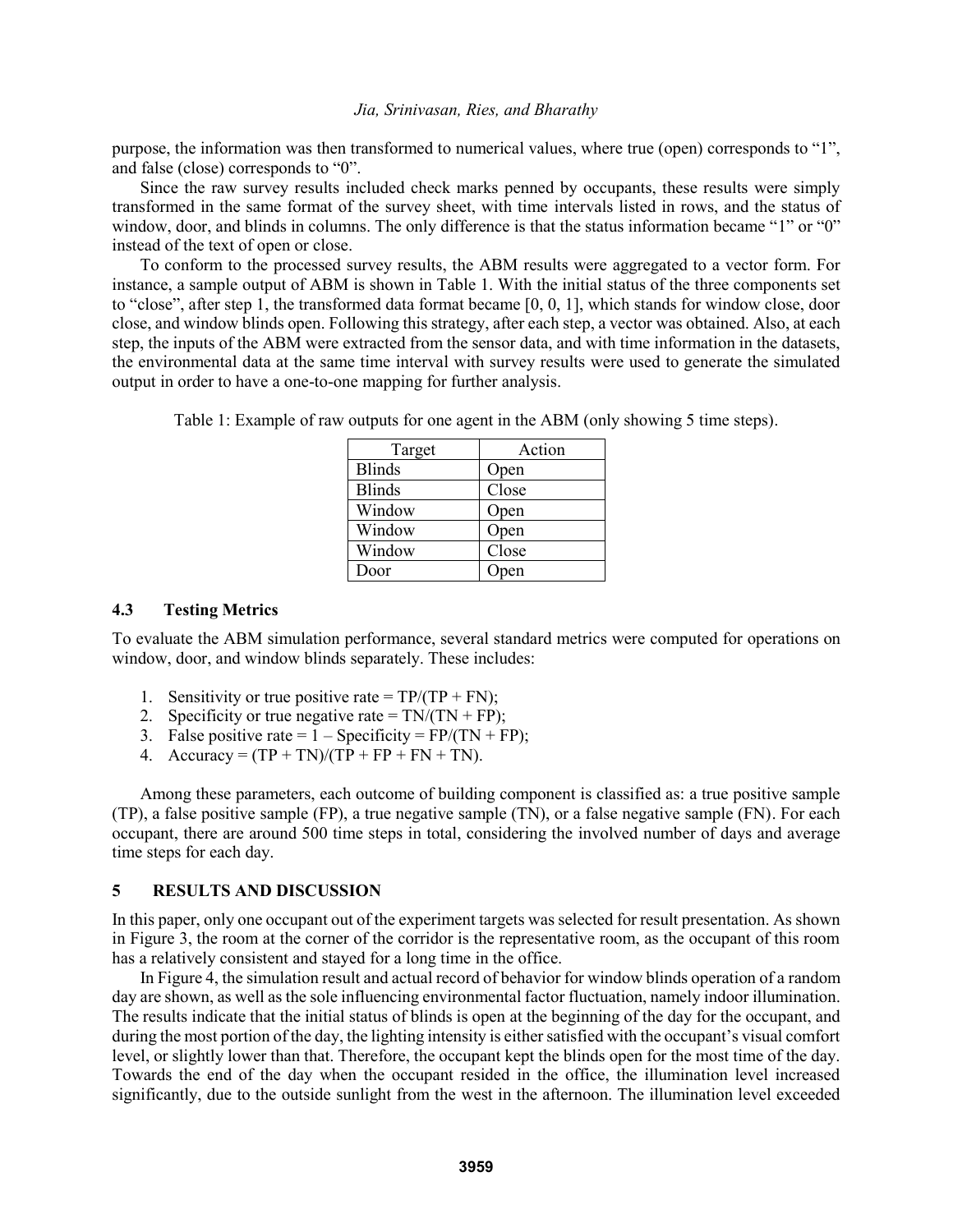the normal comfortable range intensely, therefore, the occupant chose to close the blinds to block the direct exposure to the sunlight. It could be seen from the actual status, that the blinds closing behavior was slightly later than the maximum value state of illumination, while the simulation results assumed the behavior happened immediately in this situation. This delaying phenomenon is an interesting finding, and is observed and studied by other researchers. There are many reasons that may cause this condition, however, the general trend of the simulation result is considered to agree with the actual record. Last, but not the least, it should be noted that there is a small period in the day that the occupant was out of the office. The gap in the simulation result reflected this vacancy since no environmental inputs were used for those particular time steps.



Figure 4: Simulation results and survey record for window blinds operation in a random day, with illumination level showing underneath.

In Figure 5, the simulation result and actual record of behavior for door operation of a random day are shown. Unlike window blinds operation, there are three influencing environmental factors for door operation, namely indoor temperature, humidity, and  $CO<sub>2</sub>$  concentration. Figure 5 shows the temperature and CO<sup>2</sup> fluctuation only, as the humidity variation is relatively stable (around 32%) and has a very similar trend with temperature change. The results indicate that the initial status of doors is closed at the beginning of the day for the occupant, and during the daytime, the occupant opened and closed the door alternatively. However, door operation behavior may be related to many other non-environmental factors, for example, if the occupant needed to go to a class or meeting, or some visitors came to the office. For the simulation settings, it is difficult to capture these stochastic events. In the ABM, the door operation behavior is only influenced by indoor environment. However, the ABM considers the "goals" of agent, while one of the goals is privacy and security. This factor was modeled in the ABM and eventually affected the door simulation result. Therefore, it can be claimed that the ABM is more reliable if the occupant is in the room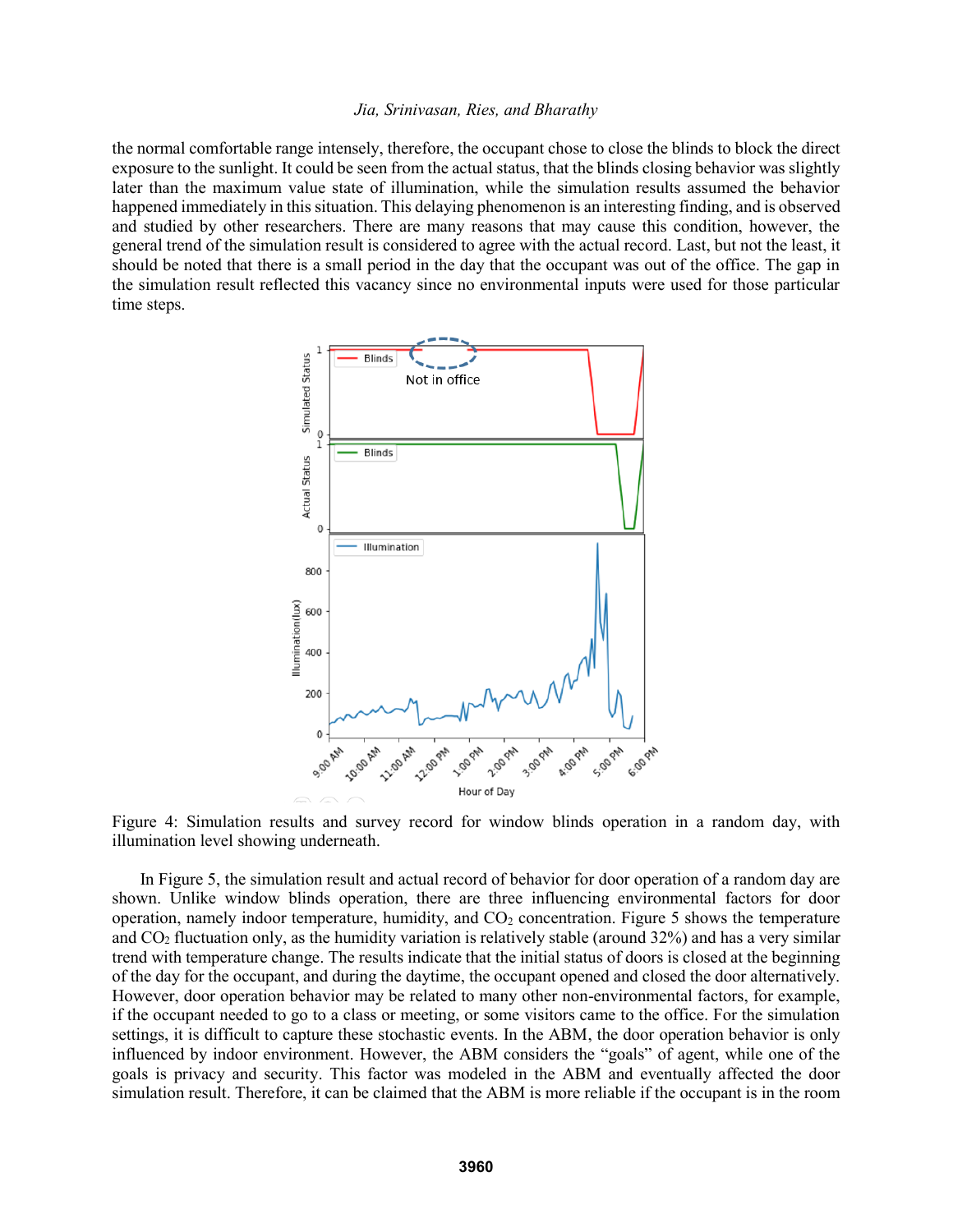and no sudden events happen. Finally, in terms of comparison, simulated result agrees with actual record 70% of the time (shown in Table 2), which is sufficient to make the ABM applicable for future use.



Figure 5: Simulation results and survey record for door operation in a random day, with indoor temperature and CO<sup>2</sup> concentration showing underneath.

The window opening behavior is influenced by more variables, including outdoor temperature and humidity. For example, if it is cold and raining sometime in the day, even if the indoor environment is uncomfortable in some aspects, the occupant may not choose to open the window. However, in comparison with door operation behavior, window operation behavior depends more on the environmental factors. In fact, in the test building, window is the only building component for the occupant to adapt to the indoor environment, with the HVAC control not accessible in the room. In this paper, the sample results from ABM and survey are not shown. Instead, in Table 2, the overall performance of the ABM is summarized.

According to the table, the simulation accuracy is over 70% for all three building component operations, which obtains an average of 83% for simulation results. Among them, blinds operation has the highest accuracy, because of the fact that the behavior is highly related to environment and not influenced by other external elements. On the other aspect, door operation has a relatively low accuracy, while the reasons were explained before in the analysis of Figure 5. Moreover, door is the most frequently operated building component that can even be open and closed repeatedly during a 15-minute time interval. This decreases the probability of door to be accurately tracked in an ABM model. For sensitivity, or true positive rate, all the three components obtain satisfactory values. In other words, in terms of opening behavior, the ABM can predict fairly well for the occupant. On the contrary, specificity measures the closing behavior for the occupant. For door closing behavior, the number is 60%, which is lower than its sensitivity. This means that there are more time steps when the door is actually closed but the ABM assumes the agent would open the door. It can be concluded that sometimes the occupant kept the door close even though the indoor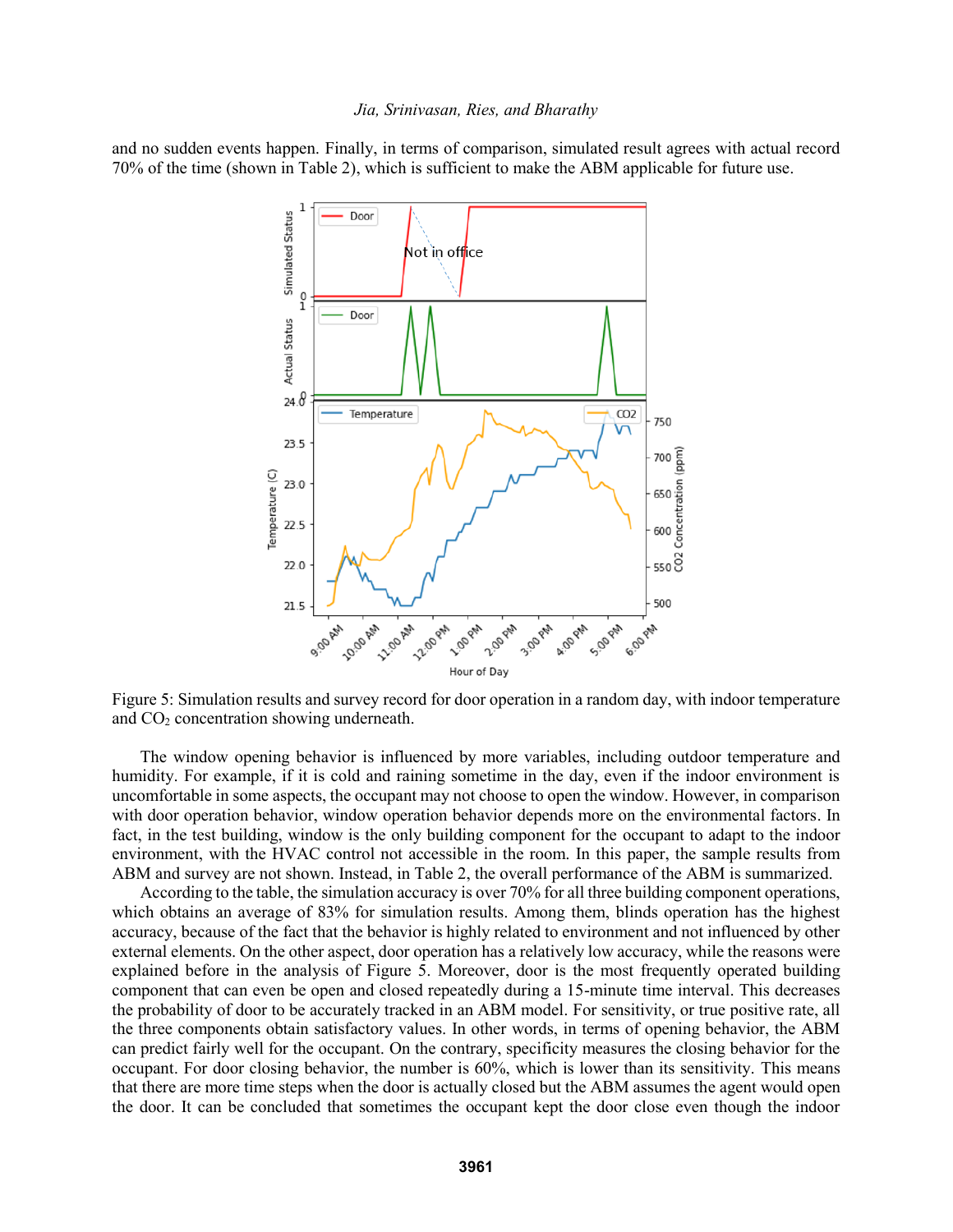environment is out of his comfortable range, or the occupant has a wider threshold for environmental comfort level.

| $1$ and $2$ . I chromination summary of $1$ and $\overline{1}$ . |        |      |               |
|------------------------------------------------------------------|--------|------|---------------|
| Metrics                                                          | Window | Door | <b>Blinds</b> |
| Sensitivity                                                      | 0.78   | 0.88 | 0.98          |
| Specificity                                                      | 0.82   | 0.60 | 1.00          |
| False positive Rate                                              | 0.18   | 0.40 | 0.00          |
| Accuracy                                                         | 0.80   | 0.70 | 0.97          |

Table 2: Performance summary of ABM.

In summary, it could be concluded that the ABM is able to capture typical occupant behaviors in the built environment in brief. This occupant behavior model can thus be further used in different areas. For example, the model can be integrated with a building energy model (BEM) to account for energy impact brought by building users, and assist building designers or building managers to regulate building systems load design and elaborate energy use policies. Moreover, a co-simulation can be implemented with the ABM and any BEM to potentially improve building energy use estimation in a holistic way. Nevertheless, limitations still exist for this study.

The development of the model emphasized the impact of ambient environment on occupant behavior. In other words, the model only investigated the deterministic relations between the behaviors and relevant drivers. Although considered as a valid idea, more possible factors should be involved in the ABM. Information such as occupancy schedule, daily routine, and personal background (e.g. comfort range) can be a practical supplementary to the model. Plus, stochastic influences should be studied and engaged in the future model, as people in reality will not act exactly like the programmable "agents" in most of the cases. Furthermore, the ABM only dealt with three common behaviors in office building, while in reality, occupants may have other activities when feeling uncomfortable. For example, one of the experiment occupants has a personal heater in the office, therefore the heater is often turned on if the room is too cold for this person. This in turn influences her decisions on operating other building components. Lastly, the paper-based survey may cause unexpected error in this study. Especially as the time interval was set to 15 minutes for the survey sheet, it is possible that the occupants conduct multiple behaviors during this time interval. This problem could be solved by installing smart sensors on the experiment objects, so that the status can be logged accurately with any time granularity as needed.

### **6 CONCLUSIONS**

To address the issue that current building energy simulation model usually lacks dynamic occupant behavior information, this paper examined the overall performance of an Agent-based Model that simulates occupant behaviors in office buildings. The ABM was developed with a human behavior modeling platform that applied to the built environment area for the first time. Three common behaviors were studied in this paper including operations on window, door, and blinds. The ABM is based on the assumption that occupants will interact with building components to adapt to uncomfortable indoor environment. A data collection process using smart sensor board and paper-based survey was conducted to acquire real-world environment data and behavior record. Actual behavior data of one occupant was then compared with simulated behavior results under the same environment conditions on a time step basis. It was demonstrated that the simulation model captures the generic nature of occupant's activity with the fluctuation of ambient environment. In addition, the simulation results coincide with the actual behavior trend as indicated by comparison of a random day. The average simulation accuracy of the ABM reached 83% for the targeted objects, which represented a positive capability to apply for further research purposes. In the future work, the ABM must be optimized with more parameters and information included, and a larger scale of data will be collected to test and validate the ABM in order to promote its robustness and reliability. The ABM proposed by this paper is planned to be integrated with the building energy model of the case study building,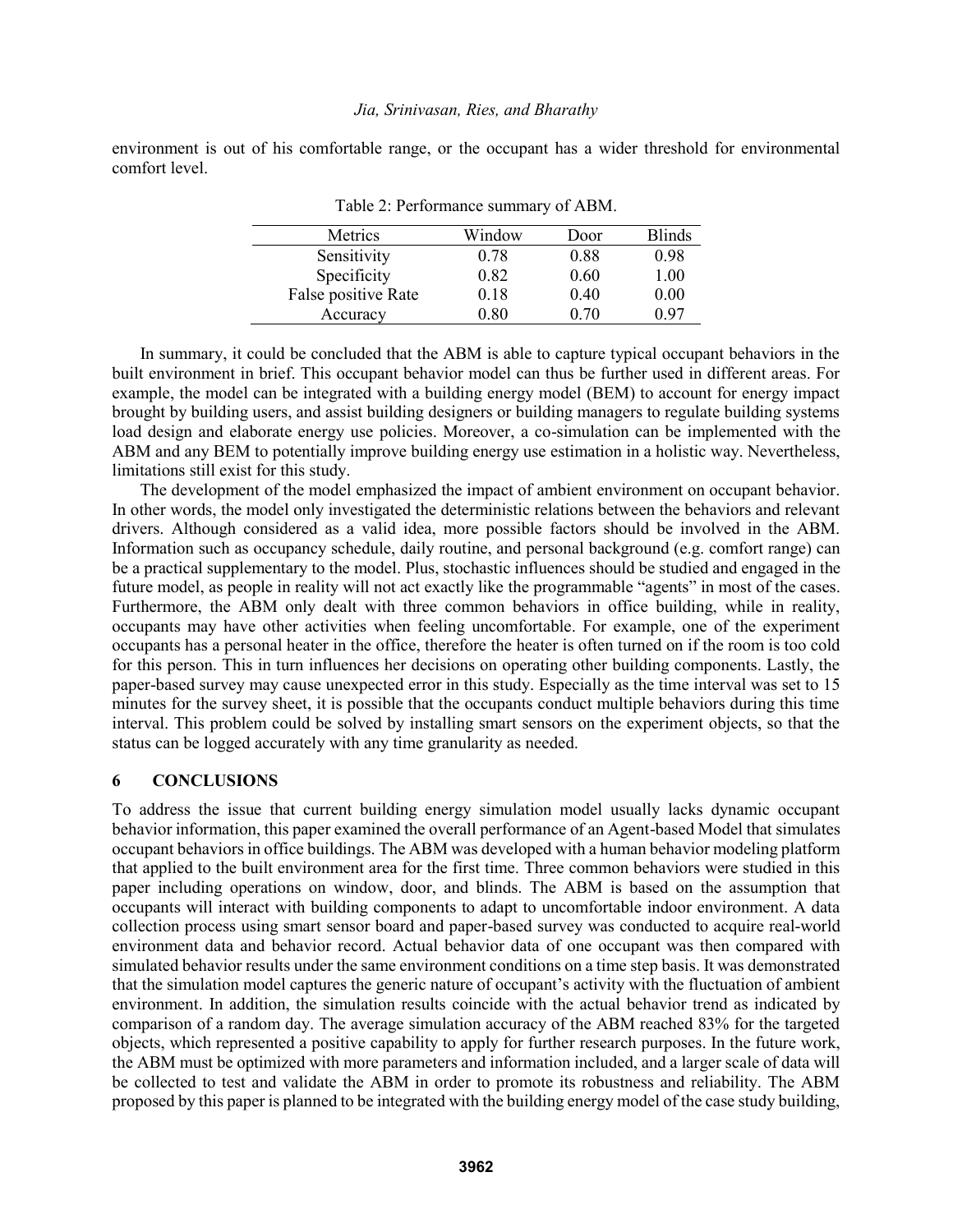to quantify the occupants impact on building energy use and realize a co-simulation framework for more comprehensive building performance simulation.

#### **ACKNOWLEDGMENTS**

The authors would like to thank the faculty who participated in the survey and provided valuable suggestions for this research.

## **REFERENCES**

- Ahmadi-Karvigh, S., A. Ghahramani, B. Becerik-Gerber, and L. Soibelman. 2018. "Real-time Activity Recognition for Energy Efficiency in Buildings". *Applied Energy* 211:146-160.
- Azar, E. and C.C. Menassa. 2011. "Agent-based Modeling of Occupants and Their Impact on Energy Use in Commercial Buildings". *Journal of Computing in Civil Engineering* 26(4):506-518.
- Bharathy, G. K. and B. Silverman. 2013. "Holistically Evaluating Agent-based Social Systems Models: A Case Study". *Simulation* 89(1):102-135.
- Dong, B. and K.P. Lam. 2011. "Building Energy and Comfort Management through Occupant Behaviour Pattern Detection based on a Large-scale Environmental Sensor Network". *Journal of Building Performance Simulation* 4(4):359-369.
- Fabi, V., R.V. Andersen, S. Corgnati, and B.W. Olesen. 2012. "Occupants' Window Opening Behaviour: A Literature Review of Factors Influencing Occupant Behaviour and Models". *Building and Environment* 58:188-198.
- Feng, X., D. Yan, C. Wang, and H. Sun. 2016. "A Preliminary Research on the Derivation of Typical Occupant Behavior based on Large-scale Questionnaire Surveys". *Energy and Buildings* 117:332-340.
- Gaetani, I., P.J. Hoes, and J.L. Hensen. 2016. "Occupant Behavior in Building Energy Simulation: Towards a Fit-for-purpose Modeling Strategy". *Energy and Buildings* 121:188-204.
- Hong, T., H. Sun, Y. Chen, S.C. Taylor-Lange, and D. Yan. 2016a. "An Occupant Behavior Modeling Tool for Co-simulation". *Energy and Buildings* 117:272-281.
- Hong, T., S.C. Taylor-Lange, S. D'Oca, D. Yan, and S.P. Corgnati. 2016b. "Advances in Research and Applications of Energy-related Occupant Behavior in Buildings". *Energy and Buildings* 116:694-702.
- IEA Annex 53: Total Energy Use in Buildings Final Report, Analysis and Evaluation Methods, IEA, 2013.
- Jia, M., R.S. Srinivasan, and A.A. Raheem. 2017a. "From Occupancy to Occupant Behavior: An Analytical Survey of Data Acquisition Technologies, Modeling Methodologies and Simulation Coupling Mechanisms for Building Energy Efficiency". *Renewable and Sustainable Energy Reviews* 68:525- 540.
- Jia, M., R. Srinivasan, R. Ries, G. Bharathy, B. Silverman, and N. Weyer. 2017b. "An Agent-Based Model Approach for Simulating Interactions between Occupants and Building Systems". In *Proceedings of*  the 15th IBPSA Conference, August 7<sup>th</sup>-9<sup>th</sup>, San Francisco, USA, 2407-2413.
- Jia, M., R. Srinivasan, R. Ries, and G. Bharathy. 2018. "A Framework of Occupant Behavior Modeling and Data Sensing for Improving Building Energy Simulation". In *SimAUD 2018*, June 5<sup>th</sup>-7<sup>th</sup>, Delft, the Netherlands.
- Kashif, A., S. Ploix, J. Dugdale, and X.H.B. Le. 2013. "Simulating the Dynamics of Occupant Behaviour for Power Management in Residential Buildings". *Energy and Buildings* 56:85-93.
- Langevin, J., J. Wen, and P.L. Gurian. 2015. "Simulating the Human-Building Interaction: Development and Validation of an Agent-based Model of Office Occupant Behaviors". *Building and Environment* 88:27-45.
- Putra, H. C., C.J. Andrews, and J.A. Senick. 2017. "An Agent-based Model of Building Occupant Behavior during Load Shedding". *Building Simulation* 10(6):845-859.
- US Department of Energy. 2014. EIA- Energy Information Administration.. http://www.eia.gov/consumption/commercial/ , Accessed July 1st 2015